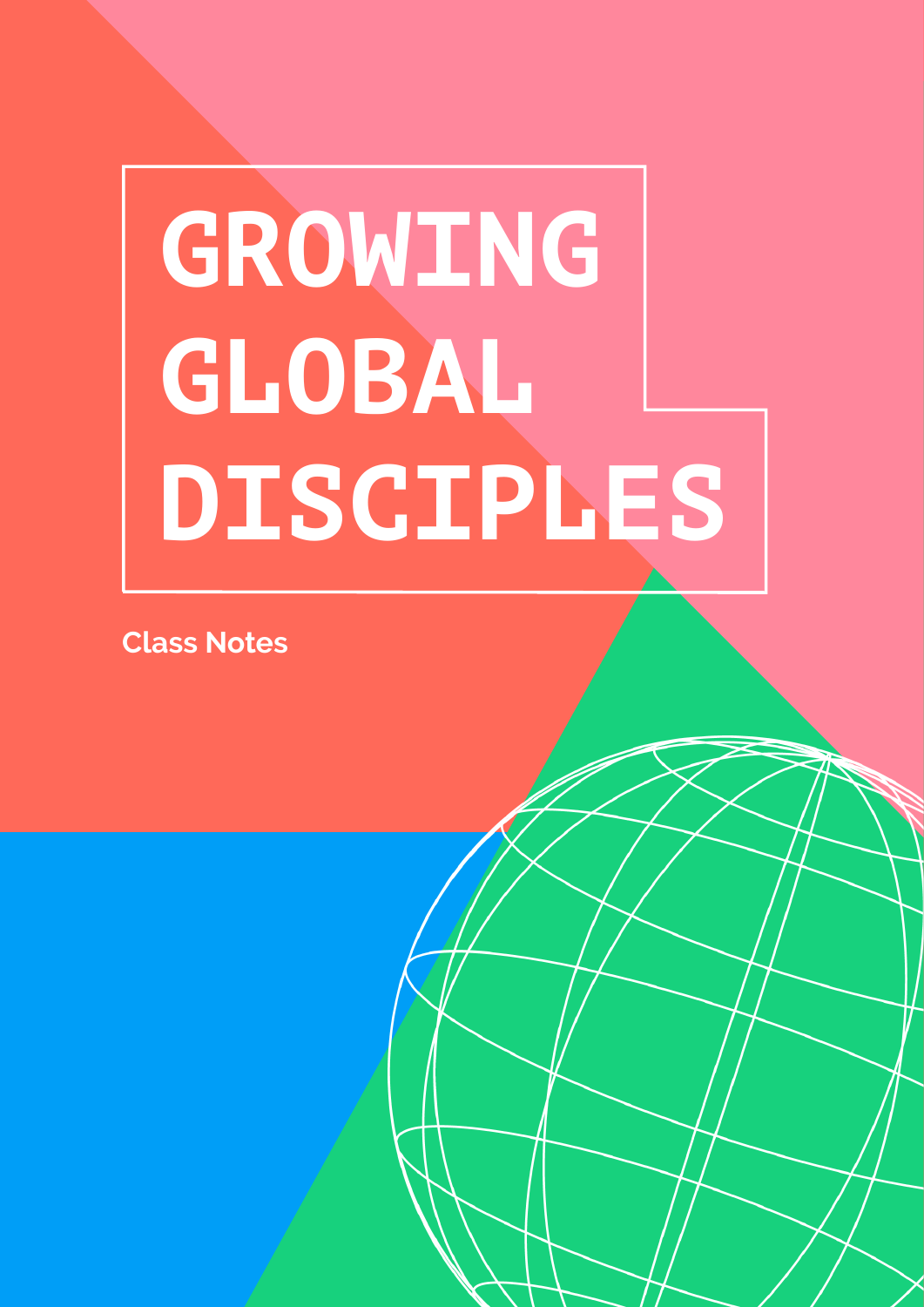## **WHAT IS THIS CLASS?**

**The Growing as Global Disciples class is about learning to look and live outward to what God is doing in the world. It's about learning how to grow our understanding and build practical rhythms into our lives as followers of Jesus who desire God's Kingdom to flourish in every person and culture.** 

**This class includes:**

- **• ●Stories from four presenters on their personal journeys of engaging in global mission.**
- **• Foundational teaching on some important mission concepts.**
- **• Ideas for practical ways to implement learnings from these mission concepts into our lives in tangible ways.**

## **WHO IS IT FOR, AND HOW TO USE IT?**

**This class is for followers of Jesus who want to be inspired and learn about what God's mission means for them, wherever they find themselves.** 

**This class is designed for a small group setting, where you can watch one Module per session and then reflect on and discuss it together. Unless mentioned otherwise, we highly recommend you incorporate time to give the suggested 'Practices' a go together each week as part of your small group time.** 

**The practices will help us integrate the content of each module into our everyday life in tangible ways and take our learning from the theoretical to the experiential, both of which are needed to turn our heads and hearts to what God is doing in the world.**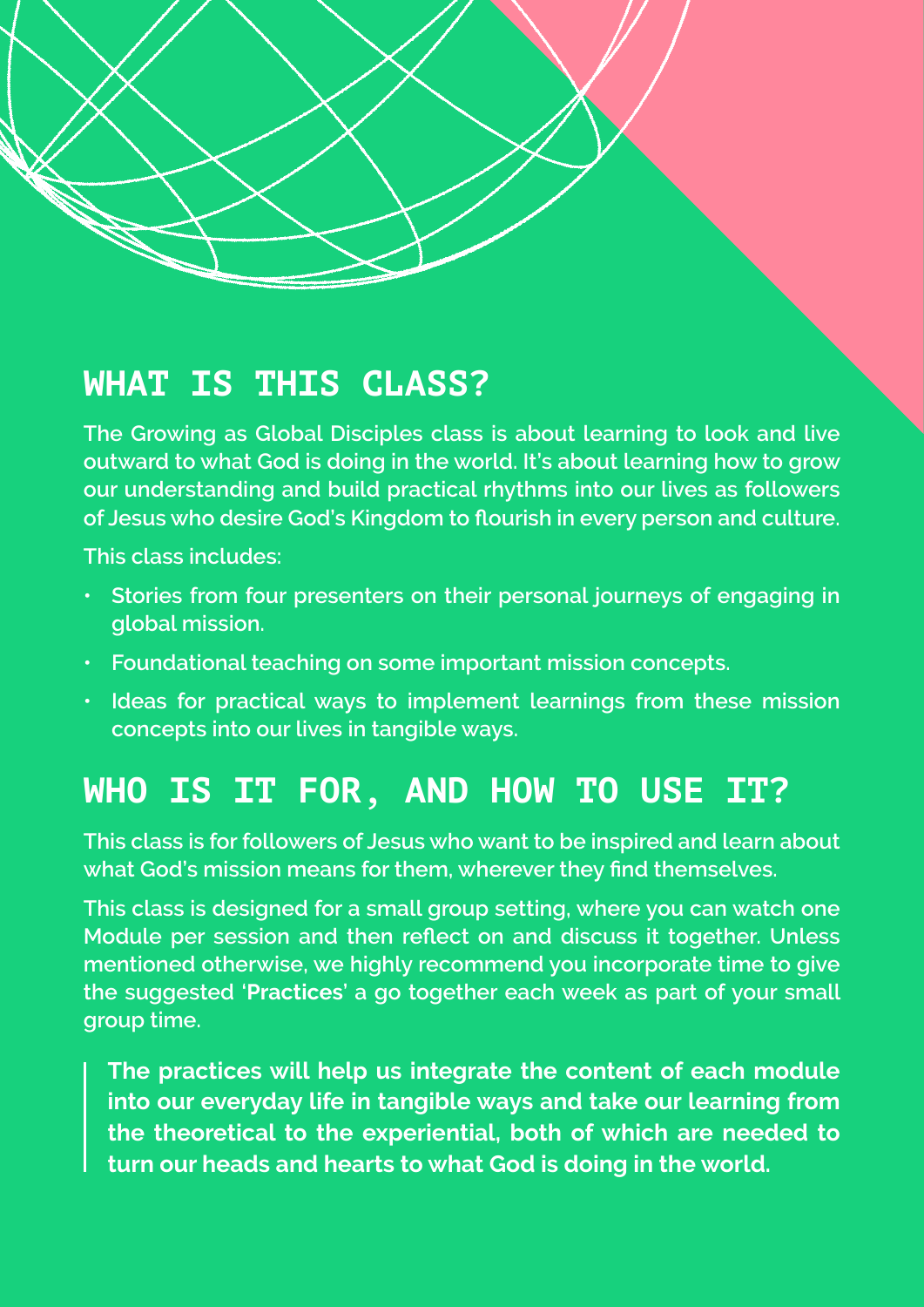**Small group leaders need to read/watch in advance to ensure they have everything needed to do the practices during the session with their group.** 

**An alternative structure would be to watch the video input on a fortnightly basis. On the alternate evening, focus on reporting back on the previous week's Kairos moments (more about that in Module 1) and doing the next practice together. An example structure might look like this:**

#### **●Week One: Learn - Growing as Global Disciples**

**Watch: Module 1 video together**

**Discuss: Questions at the end of episode**

**Recap: Main points/ Model introduced [look at Kairos Learning Circle here]**

**Reflect: What is God saying to me and what am I going to do about it? (report back on this action next week)**

#### **Week Two: Practical**

**Share back and Kairos Tool: How did I go with doing what I said I'd do (spending time on this is helpful in week two, to set up a healthy discipleship culture of accountability). Re-teach Kairos Tool - "What is God saying to me?" and "What am I going to do about it?"**

#### **Week Three: Read - God's Mission and Ours**

**Watch: Module 2 video together**

**Discuss: What stood out to me in the "God's Mission of Restoration" model?**

**Reflect: What is God saying to me and what am I going to do about it? (Report back on this action next week)**

#### **Week Four: Practical**

**Share back: How did I go with doing what I said I'd do? (Kairos Moment report back time)**

**Watch: Rewatch "Practice" from Module 2 found at 8:10 of the video**

**Practice from Week 2: Read Scripture together using model "God's Mission of Restoration" model**

**Alongside doing the suggested practices, we begin and finish the formal content of each Module with the Kairos Tool, which we unpack for you in Module 1. This tool will be invaluable for each member's growth and formation throughout this Class. Please do familiarise yourself with it using the resources we provide and make this a key part of your sessions as we suggest in the structure of each Module.**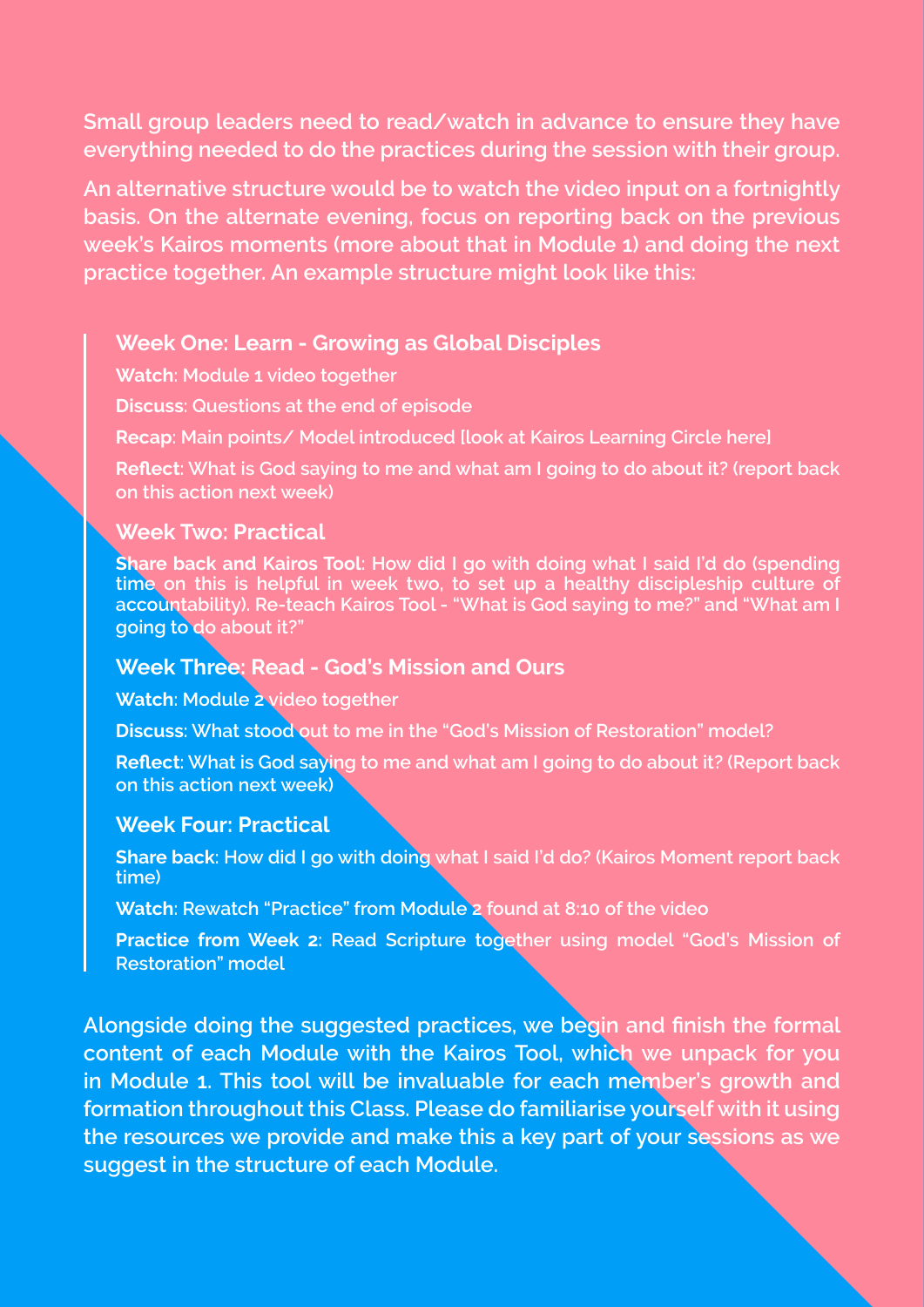## **EACH MODULE'S NOTES INCLUDE:**

- **• Suggested structure for leading a group through each Module.**
- **• Reflection questions for discussion.**
- **• Summary of the main ideas.**
- **• Images of the models described in the class.**
- **• Outline of the practical activity, the "Practices", related to the theme.**
- **• Kairos Tool: "What is God Saying to me?" and "What am I going to do about it?"**

## **MODULE OVERVIEW**

| $\mathbf{1}$            | <b>LEARN</b> Practices for Growing as Global Disciples | <b>Kirstin</b> |
|-------------------------|--------------------------------------------------------|----------------|
| $\overline{2}$          | <b>READ</b> God's Mission and Ours                     | <b>Kirstin</b> |
| $\overline{\mathbf{3}}$ | <b>EAT</b><br><b>Cultural Awareness</b>                | <b>Summer</b>  |
| 4                       | <b>REFLECT</b> Differing Worldviews                    | <b>Summer</b>  |
| 5                       | <b>LISTEN</b> Gospel and Culture                       | <b>Rosie</b>   |
| 6                       | <b>UNSUBSCRIBE</b> Digital Dignity                     | <b>Kirstin</b> |
| $\overline{7}$          | <b>CHOOSE</b><br><b>Ethical Consumption</b>            | <b>Kirstin</b> |
| 8                       | <b>CONNECT</b><br><b>Relationships Across Cultures</b> | <b>Summer</b>  |
| 9                       | GO<br><b>Engaging Cross-Culturally</b>                 | <b>Watiri</b>  |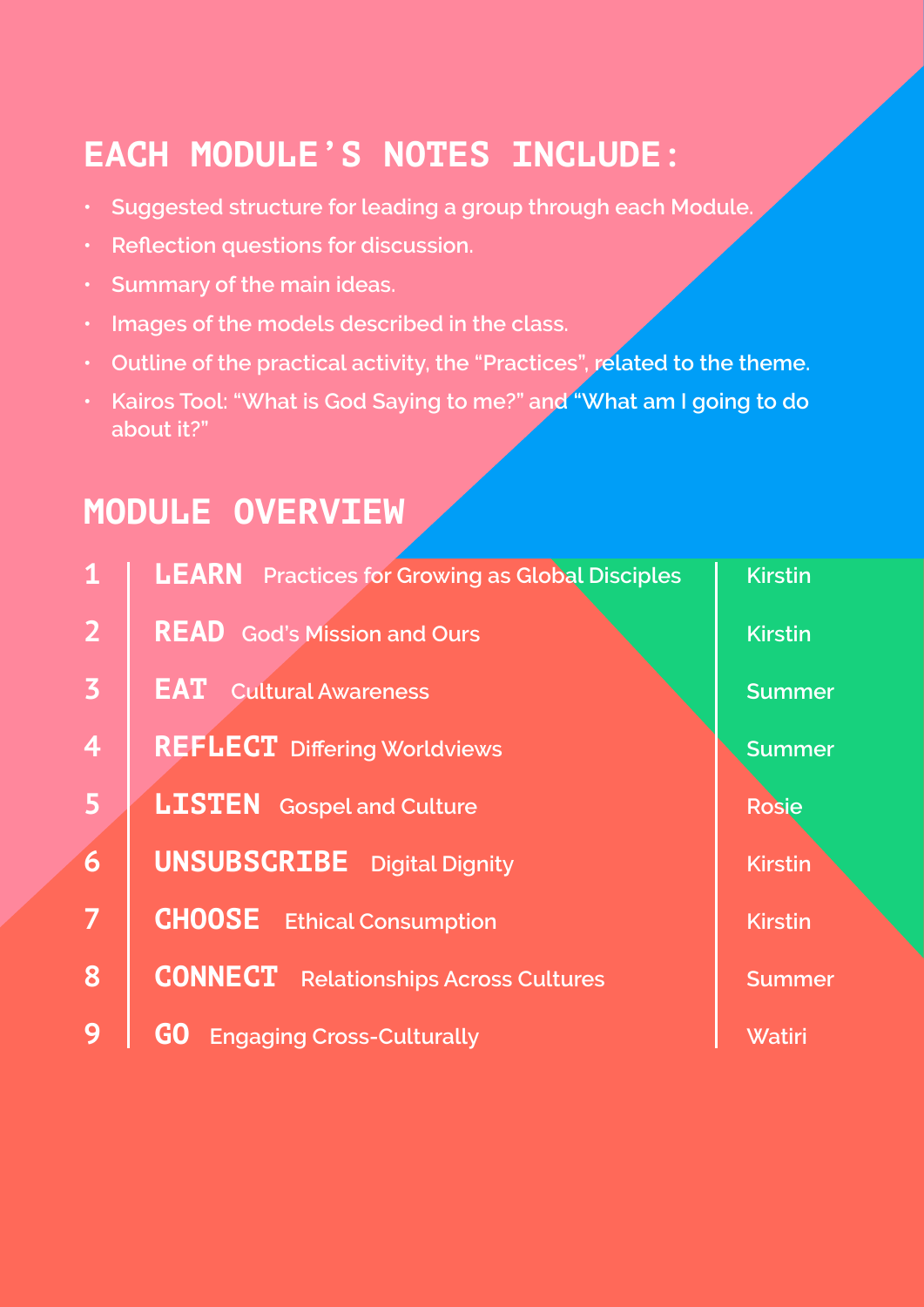## **MODULE 01: LEARN**

**Practices for Growing as Global Disciples Kirstin Cant, NZCMS Mission Enabler**

## **SUGGESTED STRUCTURE**

- **1. Connect Welcome everyone. Begin with supper/hot drinks and/or play an ice breaker game**
- **If you're a small group leader, introduce why your group is doing this class.**
- **2. Watch Module 1**
- **3. Discuss Questions from the end of the video**
- **4. Recap Main Idea of this class**
- **5. Kairos Tool Teach/learn the 'Kairos' tool together and record each group member's actions**
- **6. Pray**

## **DISCUSS**

- **• How often within an average week do you engage with people, places, or stories from around the world? ("Engage" might include relationships with people in other countries, particularly missionaries, reading/ watching world news, praying for the world, or conversations/learning about the world or God's Mission. If you can, try and be specific and give a number. Five minutes? One hour?**
- **• What feelings and reactions do you have when you think about the world? Are they hopeful? Are they overwhelmed?**
- **• Over the next few weeks/months, when are you going to make space for reflecting and practising the learnings from this class?**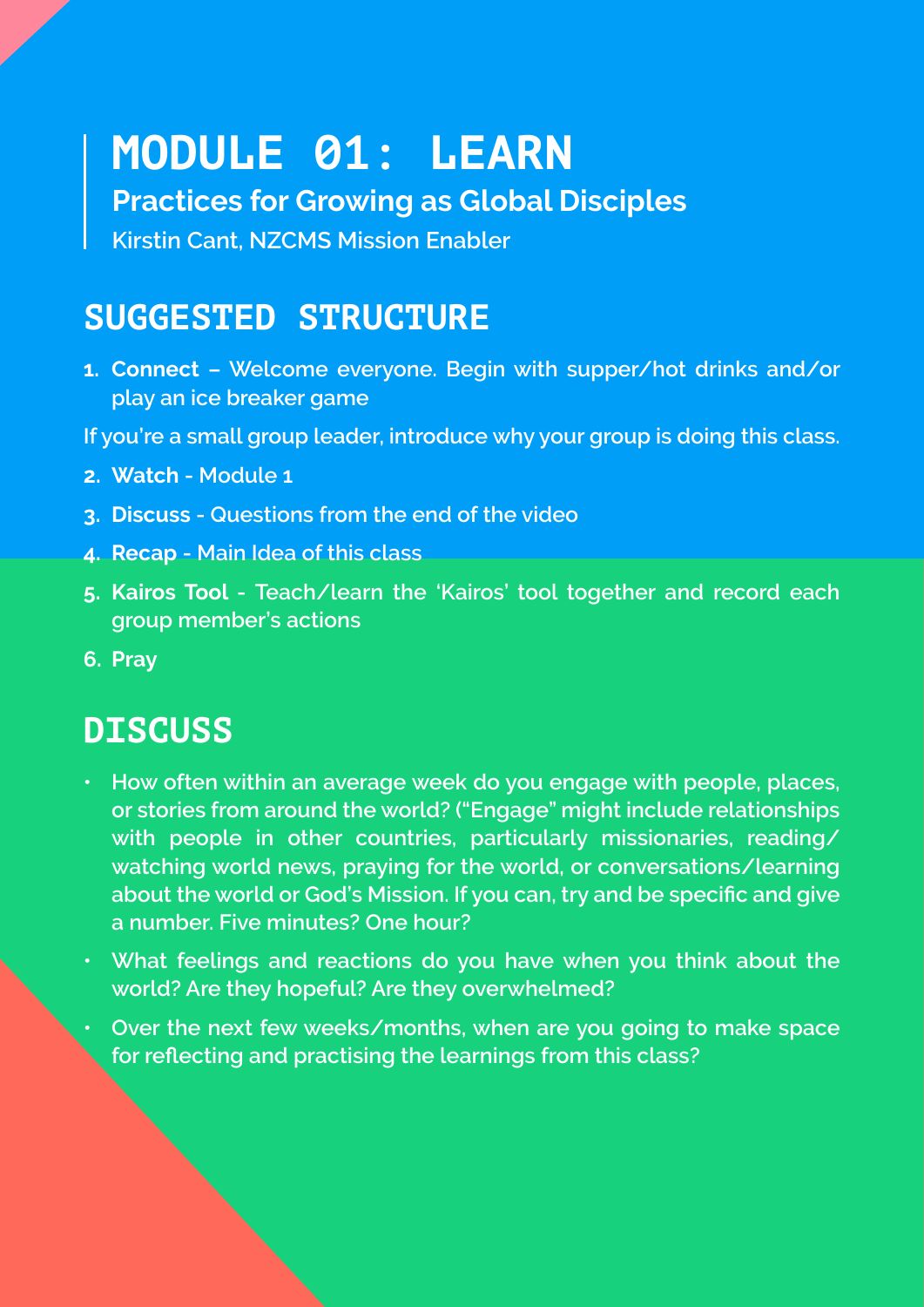## **RECAP**

- **• We're all learners on a journey to discover our part to play in God's Mission.**
- **• Being a disciple of Jesus takes practice, it takes time, and it takes a community - a crew of people journeying alongside us.**
- **• We need regular practices that orient our head, heart and life towards the world and seeing God's Kingdom coming.**

## **ABOUT KAIROS**

**One of the helpful discipleship tools we have utilised as NZCMS in the past few years is the "Kairos tool" or "Learning Circle". This has been introduced by a missional discipleship movement called 3DM. 3DM has created discipleship tools that are simple, teachable and memorable that help anyone grow as followers of Jesus. Essentially the Kairos tool asks two questions:**

#### **"What is God saying to me?"**

#### **"What am I going to do about it?"**

**For you leaders, we recommend heading over to 3dmovements.com to learn more about this model and how to use this tool. Or check out this video outlining the tool from Bishop Ellie Sanderson:**

#### **https://youtu.be/dODTPgVGNAg**

**Regarding this class, we suggest you use the Kairos tool in two ways:**

- **• For your small group to reflect and engage with at the end of each Module. This is about 'noticing what you notice' as we read and engage with the content.**
- **• Begin each class by sharing how the action steps from your Kairos moments from the previous week went. Being accountable to each other helps us to act on what the Spirit is saying to us in the context of a supportive and encouraging small group.**